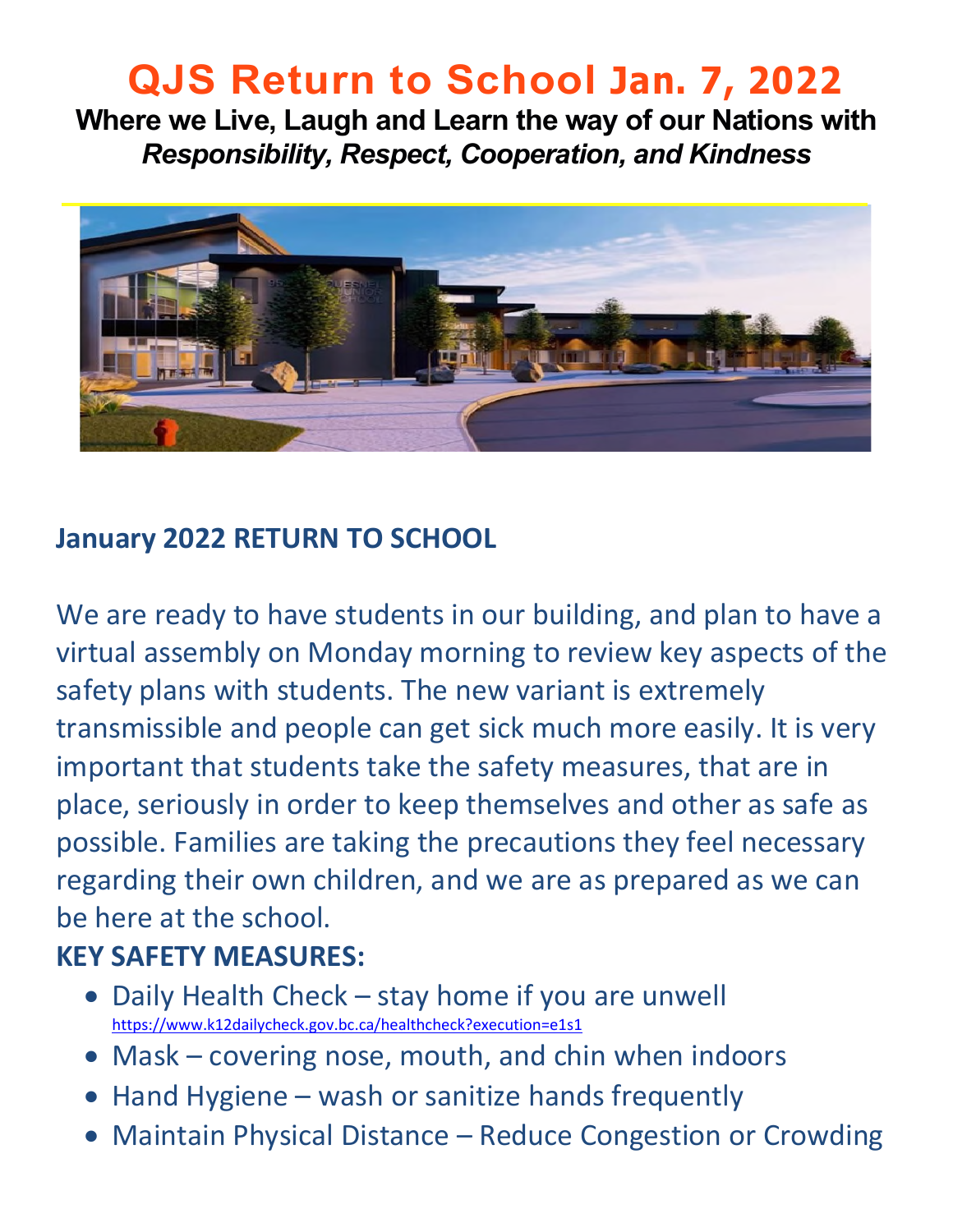#### **KEY CHANGES TO QJS SAFETY MEASURES**

- Locker Access to reduce hallway congestion students access lockers before school, at lunch and end of day (and with teacher permission at other times)
- Limit Hallway time students enter/exit at nearest doors whenever possible
- Max. 4 students in bathrooms

#### **FUNCTIONAL CLOSURES:**

Functional Closures A functional closure of a school is the temporary closure of a school determined by a school district due to a lack of staff to provide the required level of teaching, supervision, support, and/or custodial to ensure the health and safety of students. This would likely be due to a high number of staff or certain employees away who are required for a school to function, and the inability to temporarily replace them.

In case we need to close classes or the school for a limited time (5-8 days) we have created Continuity of Learning plans which we will share with families and students this week.

**COMMUNICATION**: we may have to communicate rapidly with families so watch closely for messages and information

- SD28 Facebook page and website www.sd28.bc.ca
- School Emails direct to you (like this newsletter)
- QJS Facebook page and website [www.qjs.sd28.bc.ca](http://www.qjs.sd28.bc.ca/)

Recent public health guidance recommends those who test positive for COVID-19 notify those whom they live with. While those who test positive do not need to notify the school or others at school, individuals may still contact a school for this purpose. To protect personal privacy, schools cannot release individual contact information for the purpose of an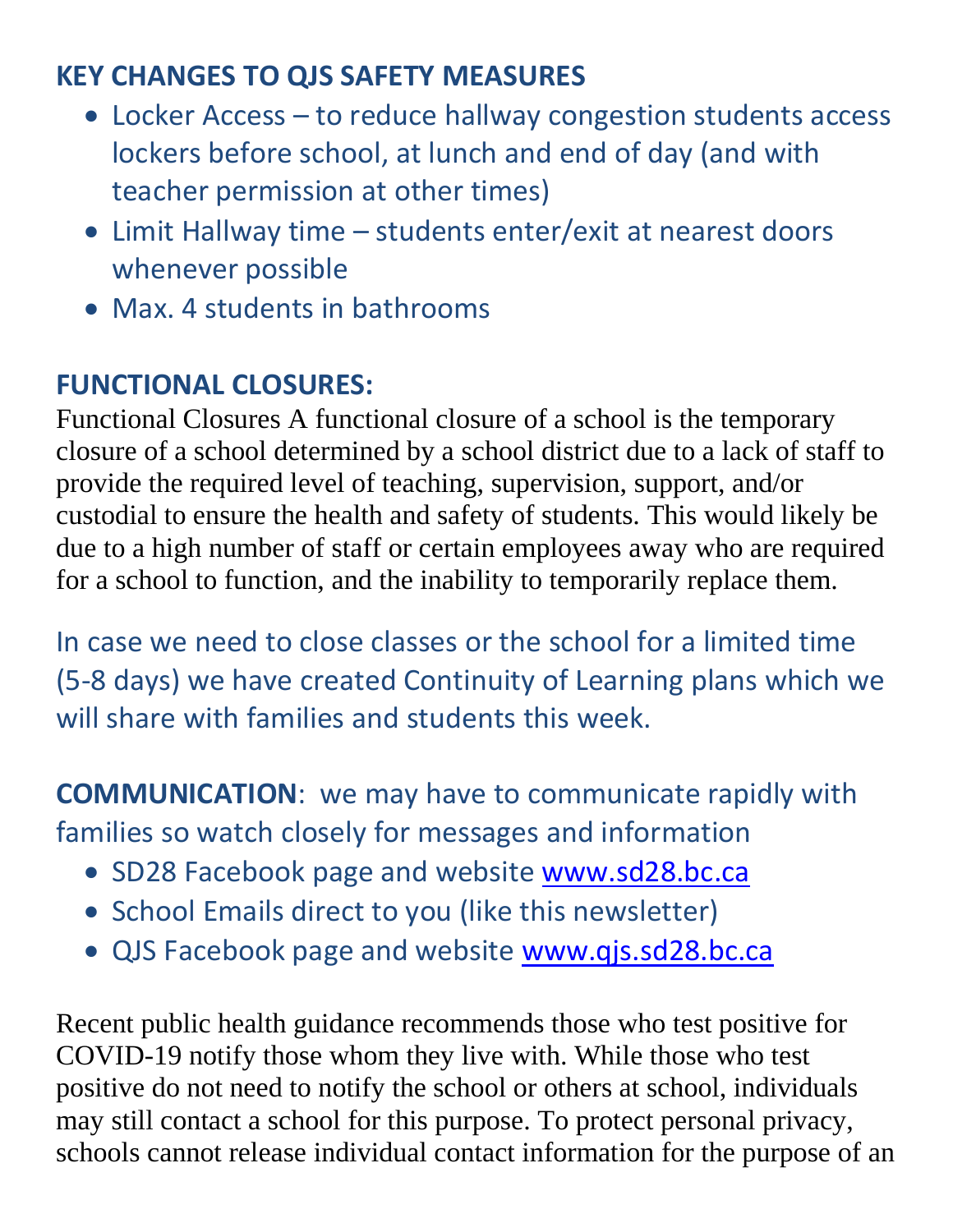individual (staff, student or parent/caregiver) seeking to notifying others of their test result. Schools should also not notify others on an individual's behalf.

- Anyone who has tested positive using a rapid test3 should complete the online reporting tool provided by public health, and provide all schoolrelated information requested.

- Public health does not require students or staff to notify our school if they have tested positive for COVID-19, or to notify other individuals at school.

- To protect personal privacy, we are unable to provide personal contact information for the purpose of notifying others of a test result.

- We continue to follow public health guidance, including monitoring school absenteeism to help determine if there may be increased schoolassociated COVID-19 activity.

### **RETURN TO SCHOOL**

We recognize these weeks are stressful and worrisome for most people. QJS staff will continue to work to provide a positive, safe, engaging learning environment for students. Students at school want to enjoy their day, be with friends, and participate in a meaningful school life; these are their memories of their youth.

We would like these to be good memories and work to make this happen.

We will send out another message soon with more general school information.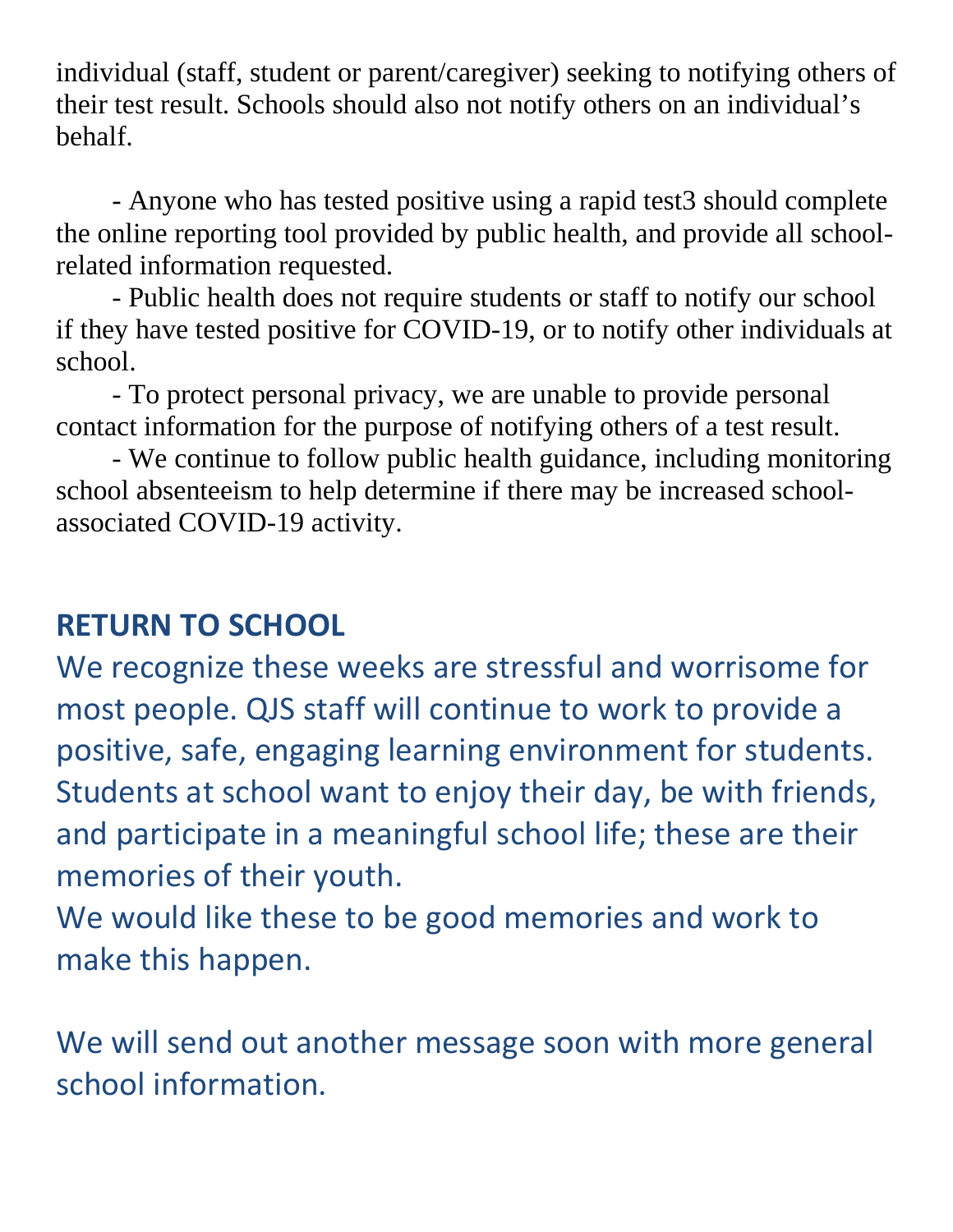| <b>BRITISH</b><br>COLUMBIA<br><b>DAILY HEALTH CHECK</b>                                                                                   |                                                                                                                                                                                                                                                                                                                                                                |
|-------------------------------------------------------------------------------------------------------------------------------------------|----------------------------------------------------------------------------------------------------------------------------------------------------------------------------------------------------------------------------------------------------------------------------------------------------------------------------------------------------------------|
| <b>KEY SYMPTOMS OF ILLNESS</b>                                                                                                            | <b>WHAT TO DO</b>                                                                                                                                                                                                                                                                                                                                              |
| Fever (above 38°C)<br>Chills<br>Cough<br><b>Difficulty breathing</b><br>Loss of sense of smell or taste<br><b>OTHER SYMPTOMS</b>          | If yes to 1 or more of these symptoms:<br>Stay home. Contact a health care provider or call 8-1-1 about your<br>symptoms and next steps.<br><b>WHAT TO DO</b>                                                                                                                                                                                                  |
| Sore throat<br>Loss of appetite<br>Headache<br><b>Body aches</b><br><b>Extreme fatigue or tiredness</b><br>Nausea or vomiting<br>Diarrhea | If yes to 1 symptom:<br>Stay home until you feel better.<br>If yes to 2 or more of these symptoms:<br>Stay home for 24 hours. If symptoms don't get better or get worse,<br>contact a health care provider or call 8-1-1 about your symptoms and<br>next steps.                                                                                                |
| <b>INTERNATIONAL TRAVEL:</b>                                                                                                              | <b>WHAT TO DO</b>                                                                                                                                                                                                                                                                                                                                              |
| Have you returned from travel<br>outside Canada in the last 14<br>days?                                                                   | If yes:<br>Fully vaccinated students, staff and other adults who have travelled<br>outside of Canada may qualify for the fully vaccinated traveller<br>exemption.<br>Students, staff and other adults who are not fully vaccinated and have<br>travelled outside of Canada CANNOT attend school for 14 days after<br>arrival, as part of federal requirements. |
| <b>CLOSE CONTACT</b>                                                                                                                      | <b>WHAT TO DO</b>                                                                                                                                                                                                                                                                                                                                              |
| Have you been notified by<br>public health that you are a<br>close contact of a person<br>confirmed to have COVID-19?                     | If yes:<br>Follow the instructions provided by Public Health.                                                                                                                                                                                                                                                                                                  |

You can also check your symptoms with the K-12 Health Check or the BC Self-Assessment Tool.

Call 8-1-1 with any questions about symptoms of illness. If you have severe symptoms, like difficulty breathing (struggling to breathe or you can only speak single words) or chest pain, call 9-1-1 or go to the nearest **Emergency Department.** 

Visit the BC Centre for Disease Control website for more information on COVID-19.

Please check BCCDC's Symptoms of COVID-19 regularly to ensure the list is up to date.

Updated September 22, 2021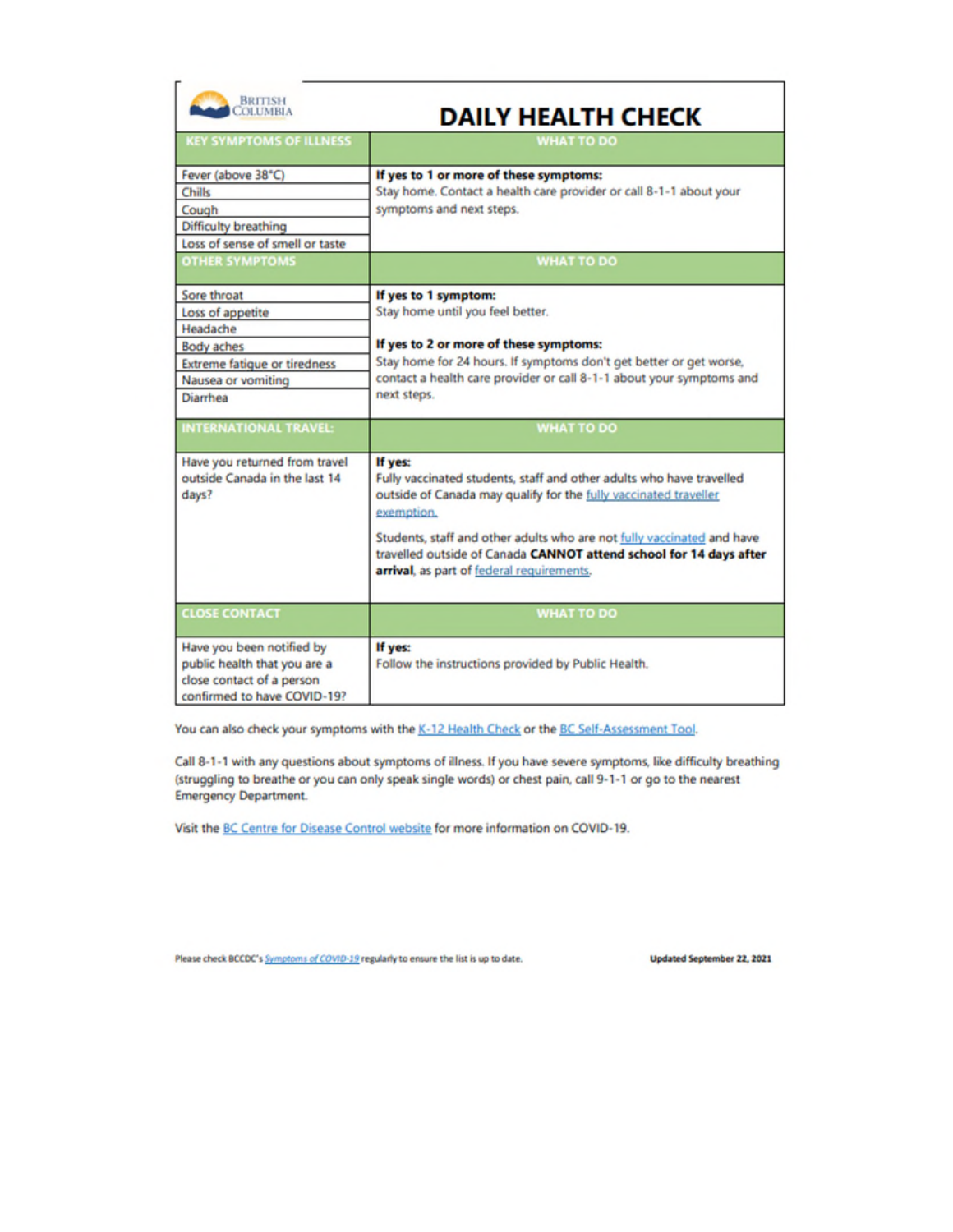## **PAC UPDATE: Virtual MEETing Tuesday, Jan 11, 2022 7:00 Join us in the Google MEETing by clicking the link**

**<https://meet.google.com/fci-jxqs-xow?hs=122&authuser=0>** 

**2021-2022 Executive: Melissa Pollock- President Kellie Olsen- Vice President Melissa Gonzales- Secretary Shawna Mckenzie- Treasurer** 



**New PAC email address -** [PACatQJS@gmail.com](mailto:PACatQJS@gmail.com) 

**To get more information you can visit the QJS Parent Advisory Council Facebook Page [https://www.facebook.com/QJS-Parent-Advisory-Council-PAC-](https://www.facebook.com/QJS-Parent-Advisory-Council-PAC-107601454861758)[107601454861758](https://www.facebook.com/QJS-Parent-Advisory-Council-PAC-107601454861758)** 



Nuts & Scents Free School